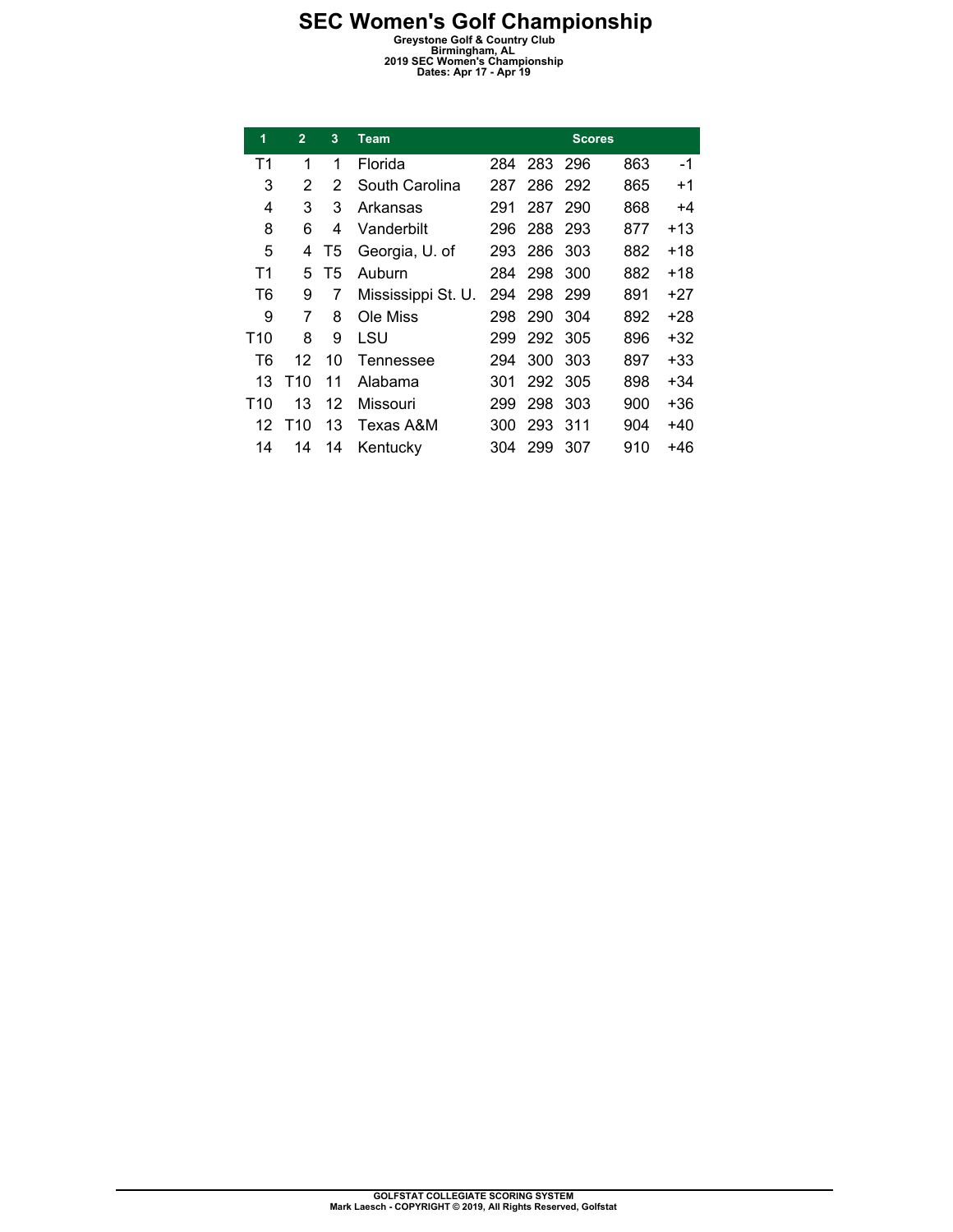| <b>Start</b>    | <b>Finish</b>   | <b>Player</b>           | <b>Team</b>        |    |    | <b>Scores</b> |     |       |
|-----------------|-----------------|-------------------------|--------------------|----|----|---------------|-----|-------|
| 2               | 1               | Maria Fassi             | Arkansas           | 71 | 68 | 71            | 210 | -6    |
| 3               | T <sub>2</sub>  | Julia Johnson           | Ole Miss           | 69 | 72 | 73            | 214 | $-2$  |
| T15             | T <sub>2</sub>  | Kaylee Benton           | Arkansas           | 72 | 73 | 69            | 214 | $-2$  |
| 1               | T <sub>2</sub>  | Marta Perez SanMartin   | Florida            | 69 | 68 | 77            | 214 | $-2$  |
| T15             | T <sub>5</sub>  | Jiwon Jeon              | Alabama            | 73 | 72 | 70            | 215 | $-1$  |
| T <sub>6</sub>  | T <sub>5</sub>  | Clara Manzalini         | Florida            | 71 | 72 | 72            | 215 | $-1$  |
| T <sub>6</sub>  | T <sub>5</sub>  | Lois Kaye Go            | South Carolina     | 70 | 73 | 72            | 215 | $-1$  |
| T <sub>4</sub>  | T <sub>5</sub>  | <b>Emily Price</b>      | South Carolina     | 71 | 71 | 73            | 215 | $-1$  |
| T <sub>6</sub>  | 9               | Sierra Brooks           | Florida            | 74 | 69 | 73            | 216 | E     |
| T <sub>10</sub> | T <sub>10</sub> | Kaleigh Telfer          | Auburn             | 71 | 73 | 73            | 217 | $+1$  |
| T10             | T <sub>10</sub> | Ana Pelaez              | South Carolina     | 72 | 72 | 73            | 217 | $+1$  |
| T <sub>4</sub>  | 12              | Jo Hua Hung             | Georgia, U. of     | 73 | 69 | 76            | 218 | $+2$  |
| T38             | T <sub>13</sub> | Aubree Jones            | Mississippi St. U. | 74 | 75 | 70            | 219 | $+3$  |
| T <sub>6</sub>  | T <sub>13</sub> | Amber Park              | Texas A&M          | 71 | 72 | 76            | 219 | $+3$  |
| T <sub>21</sub> | T <sub>13</sub> | Abbey Carlson           | Vanderbilt         | 74 | 72 | 73            | 219 | $+3$  |
| T <sub>15</sub> | T16             | Kenzie Wright           | Alabama            | 76 | 69 | 75            | 220 | $+4$  |
| T35             | T16             | <b>Courtney Zeng</b>    | Vanderbilt         | 75 | 73 | 72            | 220 | $+4$  |
| T <sub>21</sub> | T16             | Mychael O'Berry         | Auburn             | 75 | 71 | 74            | 220 | $+4$  |
| T <sub>27</sub> | T16             | <b>Auston Kim</b>       | Vanderbilt         | 75 | 72 | 73            | 220 | $+4$  |
| T <sub>15</sub> | T16             | Dylan Kim               | Arkansas           | 73 | 72 | 75            | 220 | $+4$  |
| T <sub>10</sub> | T <sub>21</sub> | Ellen Hutchinson-Kay    | Ole Miss           | 73 | 71 | 77            | 221 | $+5$  |
| T35             | T <sub>21</sub> | Sarah Shipley           | Kentucky           | 73 | 75 | 73            | 221 | $+5$  |
| T <sub>27</sub> | T <sub>21</sub> | Micheala Williams       | Tennessee          | 74 | 73 | 74            | 221 | $+5$  |
| T <sub>21</sub> | T <sub>21</sub> | Elin Esborn             | Florida            | 71 | 75 | 75            | 221 | $+5$  |
| T <sub>21</sub> | T <sub>25</sub> | <b>Blair Stockett</b>   | Mississippi St. U. | 71 | 75 | 76            | 222 | $+6$  |
| T10             | T <sub>25</sub> | <b>Presley Baggett</b>  | LSU                | 74 | 70 | 78            | 222 | $+6$  |
| T <sub>27</sub> | T <sub>25</sub> | Louise Yu               | Vanderbilt         | 76 | 71 | 75            | 222 | $+6$  |
| T <sub>21</sub> | T <sub>25</sub> | Gaby Coello             | Georgia, U. of     | 71 | 75 | 76            | 222 | $+6$  |
| T38             | T <sub>29</sub> | Kathleen Gallagher      | LSU                | 76 | 73 | 74            | 223 | $+7$  |
| T38             | T <sub>29</sub> | Jenny Bae               | Georgia, U. of     | 76 | 73 | 74            | 223 | $+7$  |
| T15             | T <sub>29</sub> | Julie McCarthy          | Auburn             | 68 | 77 | 78            | 223 | $+7$  |
| T <sub>27</sub> | T29             | <b>Addison Baggarly</b> | Florida            | 73 | 74 | 76            | 223 | $+7$  |
| T <sub>10</sub> | T <sub>29</sub> | Marion Veysseyre        | South Carolina     | 74 | 70 | 79            | 223 | $+7$  |
| T <sub>27</sub> | T34             | Harmie Constantino      | Georgia, U. of     | 74 | 73 | 77            | 224 | $+8$  |
| T46             | T34             | Anita Uwadia            | South Carolina     | 75 | 75 | 74            | 224 | $+8$  |
| T38             | T36             | Hannah Levi             | Mississippi St. U. | 75 | 74 | 76            | 225 | $+9$  |
| T <sub>27</sub> | T36             | Angelica Moresco        | Alabama            | 77 | 70 | 78            | 225 | $+9$  |
| T <sub>27</sub> | T36             | Elena Hualde            | Auburn             | 70 | 77 | 78            | 225 | $+9$  |
| T38             | T <sub>36</sub> | Ariana Macioce          | Tennessee          | 73 | 76 | 76            | 225 | $+9$  |
|                 |                 |                         |                    |    |    |               |     |       |
| T46             | T40             | Conner Beth Ball        | Ole Miss           | 76 | 74 | 76            | 226 | $+10$ |
| T46             | T40             | Monica Dibildox         | LSU                | 77 | 73 | 76            | 226 | $+10$ |
| T <sub>35</sub> | T40             | <b>Brooke Tyree</b>     | Texas A&M          | 75 | 73 | 78            | 226 | $+10$ |
| T <sub>50</sub> | T40             | Ximena Gonzalez         | Arkansas           | 75 | 76 | 75            | 226 | $+10$ |
| T38             | T40             | Mariah Smith            | Tennessee          | 72 | 77 | 77            | 226 | $+10$ |
| T38             | T40             | Jess Yuen               | Missouri           | 73 | 76 | 77            | 226 | $+10$ |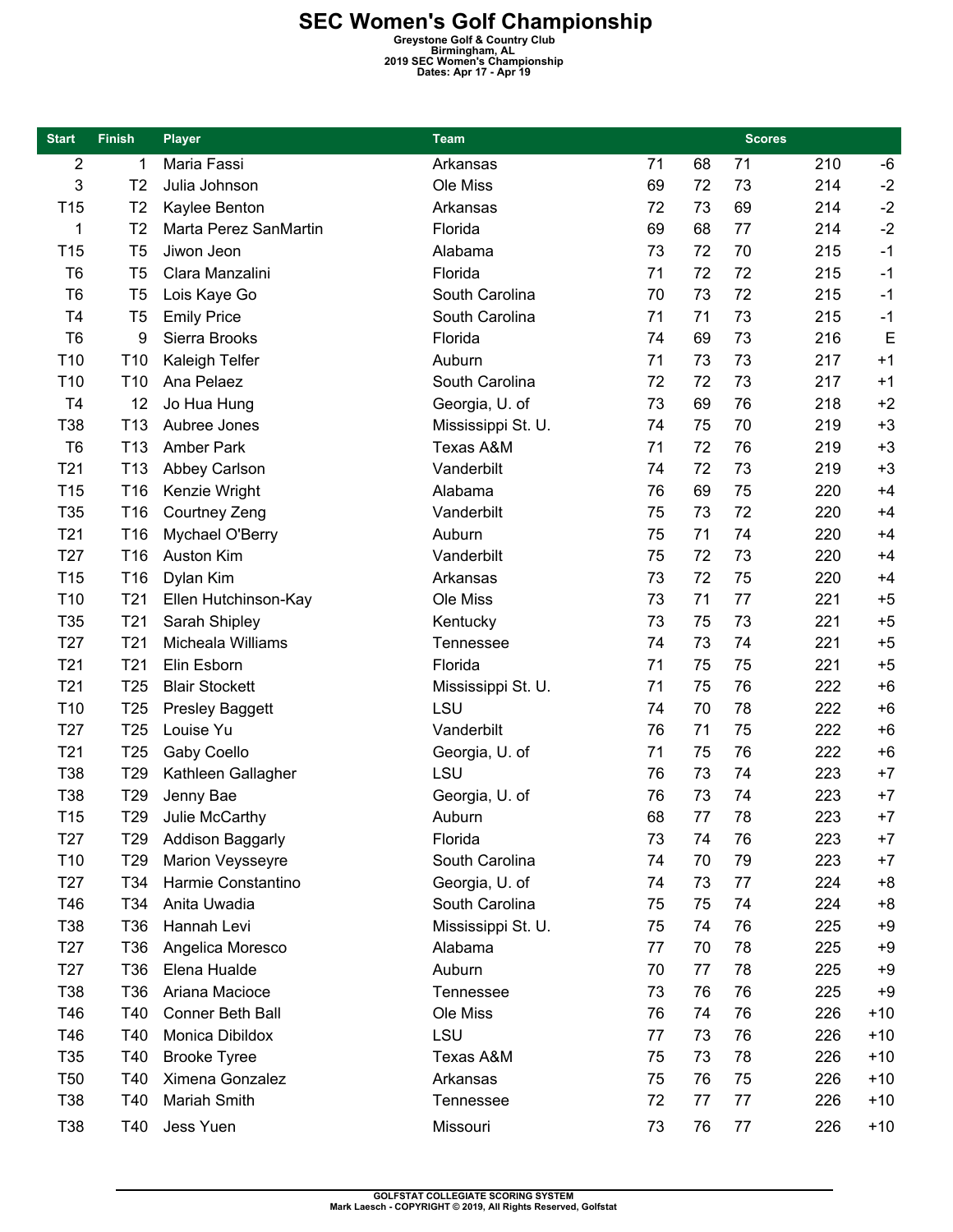| <b>Start</b>    | <b>Finish</b>   | <b>Player</b>          | <b>Team</b>          |    |    | <b>Scores</b> |     |       |
|-----------------|-----------------|------------------------|----------------------|----|----|---------------|-----|-------|
| T <sub>15</sub> | T40             | Emma Allen             | Missouri             | 73 | 72 | 81            | 226 | $+10$ |
| T46             | T47             | Kendall Griffin        | LSU                  | 72 | 78 | 77            | 227 | $+11$ |
| T <sub>21</sub> | T47             | Rinko Mitsunaga        | Georgia, U. of       | 75 | 71 | 81            | 227 | $+11$ |
| T60             | T47             | Cayce Hendrickson      | Missouri             | 78 | 77 | 72            | 227 | $+11$ |
| T38             | T47             | Amanda Kim             | Missouri             | 76 | 73 | 78            | 227 | $+11$ |
| 55              | 51              | Mikayla Bardwell       | <b>Tennessee</b>     | 75 | 77 | 76            | 228 | $+12$ |
| T <sub>50</sub> | T <sub>52</sub> | <b>Courtney Dow</b>    | <b>Texas A&amp;M</b> | 78 | 73 | 78            | 229 | $+13$ |
| <b>T50</b>      | T <sub>52</sub> | <b>Waverly Whiston</b> | <b>Tennessee</b>     | 77 | 74 | 78            | 229 | $+13$ |
| T <sub>27</sub> | T <sub>52</sub> | Leonie Bettel          | Kentucky             | 76 | 71 | 82            | 229 | $+13$ |
| T <sub>50</sub> | T <sub>52</sub> | <b>Brooke Matthews</b> | Arkansas             | 77 | 74 | 78            | 229 | $+13$ |
| T <sub>50</sub> | 56              | Ava Schwienteck        | Texas A&M            | 76 | 75 | 79            | 230 | $+14$ |
| 56              | T <sub>57</sub> | Macy Somoskey          | Ole Miss             | 80 | 73 | 78            | 231 | $+15$ |
| T <sub>57</sub> | T <sub>57</sub> | Ela Grimwood           | Mississippi St. U.   | 74 | 80 | 77            | 231 | $+15$ |
| T62             | T57             | Casey Ott              | Kentucky             | 77 | 79 | 75            | 231 | $+15$ |
| T65             | 60              | <b>Brooke Sansom</b>   | Auburn               | 79 | 78 | 75            | 232 | $+16$ |
| T65             | T61             | Keagan Dunn            | Missouri             | 77 | 80 | 76            | 233 | $+17$ |
| T62             | T61             | <b>Rikke Svejgaard</b> | Kentucky             | 78 | 78 | 77            | 233 | $+17$ |
| T65             | T63             | Lauren Miller          | Mississippi St. U.   | 83 | 74 | 77            | 234 | $+18$ |
| T60             | T63             | Kennedy Swann          | Ole Miss             | 81 | 74 | 79            | 234 | $+18$ |
| 68              | T65             | Alden Wallace          | LSU                  | 83 | 76 | 78            | 237 | $+21$ |
| T <sub>57</sub> | T65             | Morgan Baxendale       | Vanderbilt           | 72 | 82 | 83            | 237 | $+21$ |
| T62             | T67             | Katie Finley           | Texas A&M            | 79 | 77 | 82            | 238 | $+22$ |
| T <sub>57</sub> | T67             | <b>Claire Carlin</b>   | Kentucky             | 79 | 75 | 84            | 238 | $+22$ |
| 69              | 69              | Anna Reid              | Alabama              | 75 | 87 | 82            | 244 | $+28$ |
| 70              | 70              | Mary Mac Trammell      | Alabama              | 87 | 81 | 92            | 260 | $+44$ |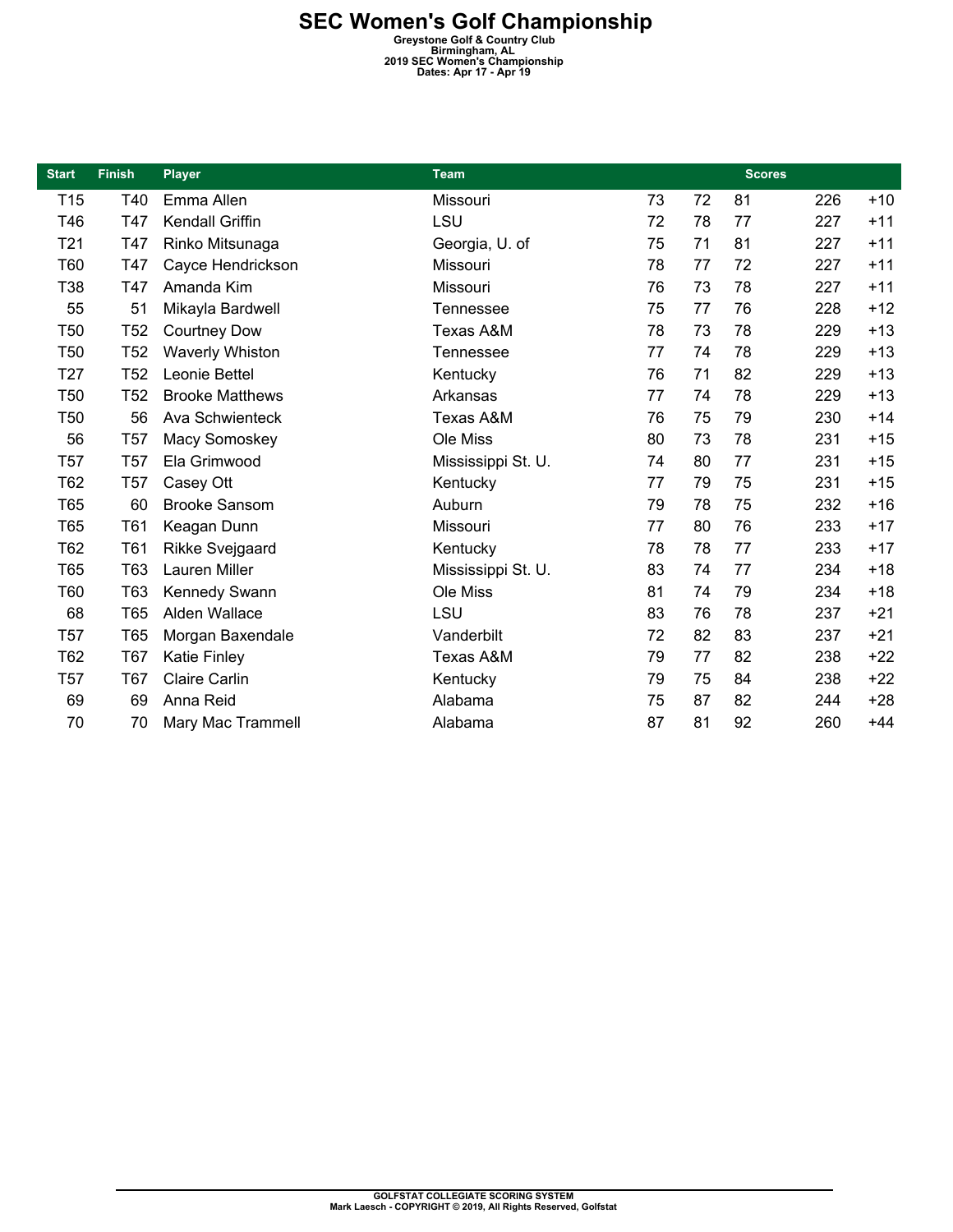| Par 3 Scoring<br><b>Par 4 Scoring</b>                                                    |        |                                |                    |                 |
|------------------------------------------------------------------------------------------|--------|--------------------------------|--------------------|-----------------|
| <b>TAMU</b><br>2.83<br>S. Brooks<br>A. Park<br>$-2$<br>Florida<br>3.93<br>$-2$           |        | M. Fassi                       | 4.42<br>Arkansas   | $-7$            |
| $-1$<br>M. Perez SanMartin<br>C. Manzalini<br>Florida<br>2.92<br>Florida<br>3.97<br>$-1$ |        | K. Benton                      | 4.50<br>Arkansas   | $-6$            |
| E<br>2.92<br>$-1$<br>4.00<br>J. Jeon<br>Alabama<br>J. Jeon<br>Alabama                    |        | J. Hung                        | 4.67<br>Georgia    | $-4$            |
| E<br>$-1$<br>M. O'Berry<br>2.92<br>K. Telfer<br>Auburn<br>4.00<br>Auburn                 |        | M. Veysseyre                   | S Carolina<br>4.67 | $-4$            |
| E<br>2.92<br>$-1$<br>L. Go<br>K. Gallagher<br>LSU<br>S Carolina<br>4.00                  |        | J. Johnson                     | Ole Miss<br>4.67   | $-4$            |
| E<br>E<br>LSU<br>E. Price<br>K. Griffin<br>3.00<br>S Carolina<br>4.00                    |        | H. Levi                        | Miss. St.<br>4.67  | $-4$            |
| E<br>D. Kim<br>Arkansas<br>3.00<br>M. Fassi<br>4.03<br>$+1$<br>Arkansas                  |        | M. Williams                    | 4.67<br>Tenn       | $-4$            |
| E<br>G. Coello<br>3.00<br>4.03<br>$+1$<br>Georgia<br>K. Benton<br>Arkansas               |        | J. Yuen                        | 4.75<br>Missouri   | $-3$            |
| A. Carlson<br>Vanderbilt<br>3.00<br>Miss. St.<br>4.03<br>$+1$<br>A. Jones                |        | A. Kim                         | Vanderbilt<br>4.75 | $-3$            |
| E<br>E<br>L. Go<br>3.00<br>A. Park<br><b>TAMU</b><br>4.03<br>$+1$<br>S Carolina          |        | M. Perez SanMartin             | 4.75<br>Florida    | $-3$            |
| E<br>3.00<br>$+1$<br>M. Fassi<br>Arkansas<br>M. Smith<br>Tenn<br>4.03                    |        | A. Baggarly                    | 4.75<br>Florida    | $-3$            |
| E<br>3.00<br>$+2$<br>J. Johnson<br>Ole Miss<br>E. Hutchinson-Kay<br>Ole Miss<br>4.07     |        | C. Manzalini                   | Florida<br>4.75    | $-3$            |
| E<br>$+2$<br>A. Kim<br>3.00<br>J. Johnson<br>Ole Miss<br>4.07<br>Missouri                |        | S. Brooks                      | Florida<br>4.75    | $-3$            |
| $+1$<br>$+3$<br>S. Shipley<br>Kentucky<br>3.08<br>C. Manzalini<br>Florida<br>4.10        |        | A. Pelaez                      | S Carolina<br>4.75 | $-3$            |
| $+1$<br>$+3$<br>3.08<br>E. Esborn<br>Florida<br>4.10<br>L. Bettel<br>Kentucky            |        | J. McCarthy                    | 4.75<br>Auburn     | $-3$            |
| $+3$<br><b>B.</b> Stockett<br>Miss. St.<br>3.08<br>$+1$<br>LSU<br>4.10<br>P. Baggett     |        | M. O'Berry                     | 4.75<br>Auburn     | $-3$            |
| $+1$<br>$+3$<br>E. Esborn<br>Florida<br>3.08<br>G. Coello<br>4.10<br>Georgia             |        | A. Moresco                     | 4.75<br>Alabama    | $-3$            |
| $+3$<br>A. Kim<br>3.08<br>$+1$<br>C. Zeng<br>Vanderbilt<br>Vanderbilt<br>4.10            |        | K. Telfer                      | 4.83<br>Auburn     | $-2$            |
| E. Price<br>3.08<br>$+1$<br>A. Pelaez<br>$+3$<br>S Carolina<br>S Carolina<br>4.10        |        | E. Price                       | 4.83<br>S Carolina | $-2$            |
| 3.08<br>$+1$<br>$+3$<br>M. Veysseyre<br>S Carolina<br>E. Hualde<br>Auburn<br>4.10        |        | J. Bae                         | 4.83<br>Georgia    | $-2$            |
| A. Pelaez<br>S Carolina<br>3.08<br>$+1$<br>$+3$<br>K. Wright<br>Alabama<br>4.10          |        | A. Carlson                     | 4.83<br>Vanderbilt | $-2$            |
| 3.08<br>H. Constantino<br>Georgia<br>$+1$<br>J. Hung<br>Georgia<br>4.13<br>$+4$          |        | L. Yu                          | 4.83<br>Vanderbilt | $-2$            |
| <b>Birdies</b><br><b>Eagles</b>                                                          |        |                                |                    |                 |
| M. Fassi<br>M. Williams<br>Tenn<br>Arkansas<br>1                                         | 13     | $\overline{\mathsf{L. Go}}$    | S Carolina         | $\overline{42}$ |
| A. Pelaez<br>S Carolina                                                                  | 12     | J. Hung                        | Georgia            | 42              |
| L. Yu<br>Vanderbilt                                                                      | 12     | <b>B.</b> Stockett             | Miss. St.          | 41              |
| A. Kim<br>Vanderbilt                                                                     | 11     | S. Shipley                     | Kentucky           | 40              |
| K. Benton<br>Arkansas                                                                    | 11     | A. Carlson                     | Vanderbilt         | 40              |
| K. Telfer<br>Auburn                                                                      | 11     | E. Hutchinson-Kay              | Ole Miss           | 39              |
| J. Johnson<br>Ole Miss                                                                   | 10     | S. Brooks                      | Florida            | 38              |
| Florida<br>A. Baggarly                                                                   | 10     | C. Manzalini                   | Florida            | 38              |
| M. Perez SanMartin<br>Florida                                                            | 10     | M. Dibildox                    | LSU                | 38              |
| E. Price<br>S Carolina                                                                   | 10     | C. Zeng                        | Vanderbilt         | 38              |
| S. Brooks<br>Florida                                                                     | 10     | K. Griffin                     | LSU                | 38              |
| J. Jeon<br>Alabama                                                                       | 10     | M. O'Berry                     | Auburn             | 37              |
| P. Baggett<br>LSU                                                                        | 9      | A. Macioce                     | Tenn               | 37              |
| Florida<br>C. Manzalini                                                                  | 9      | M. Perez SanMartin             | Florida            | 37              |
| D. Kim<br>Arkansas                                                                       | 9      | J. Jeon                        | Alabama            | 37              |
| M. Williams<br>Tenn                                                                      | 9      | K. Wright                      | Alabama            | 37              |
| S Carolina<br>M. Veysseyre                                                               | 9      | M. Somoskey                    | Ole Miss           | 37              |
| M. Smith<br>Tenn                                                                         | 9      | <b>B.</b> Matthews             | Arkansas           | 36              |
|                                                                                          | 9      | X. Gonzalez                    | Arkansas           | 36              |
| C. Dow<br><b>TAMU</b>                                                                    |        |                                |                    |                 |
| J. McCarthy<br>Auburn                                                                    | 8      | E. Esborn                      | Florida            | 36              |
| A. Jones<br>Miss. St.<br>A. Park                                                         | 8<br>8 | K. Gallagher<br>C. Hendrickson | LSU                | 36<br>36        |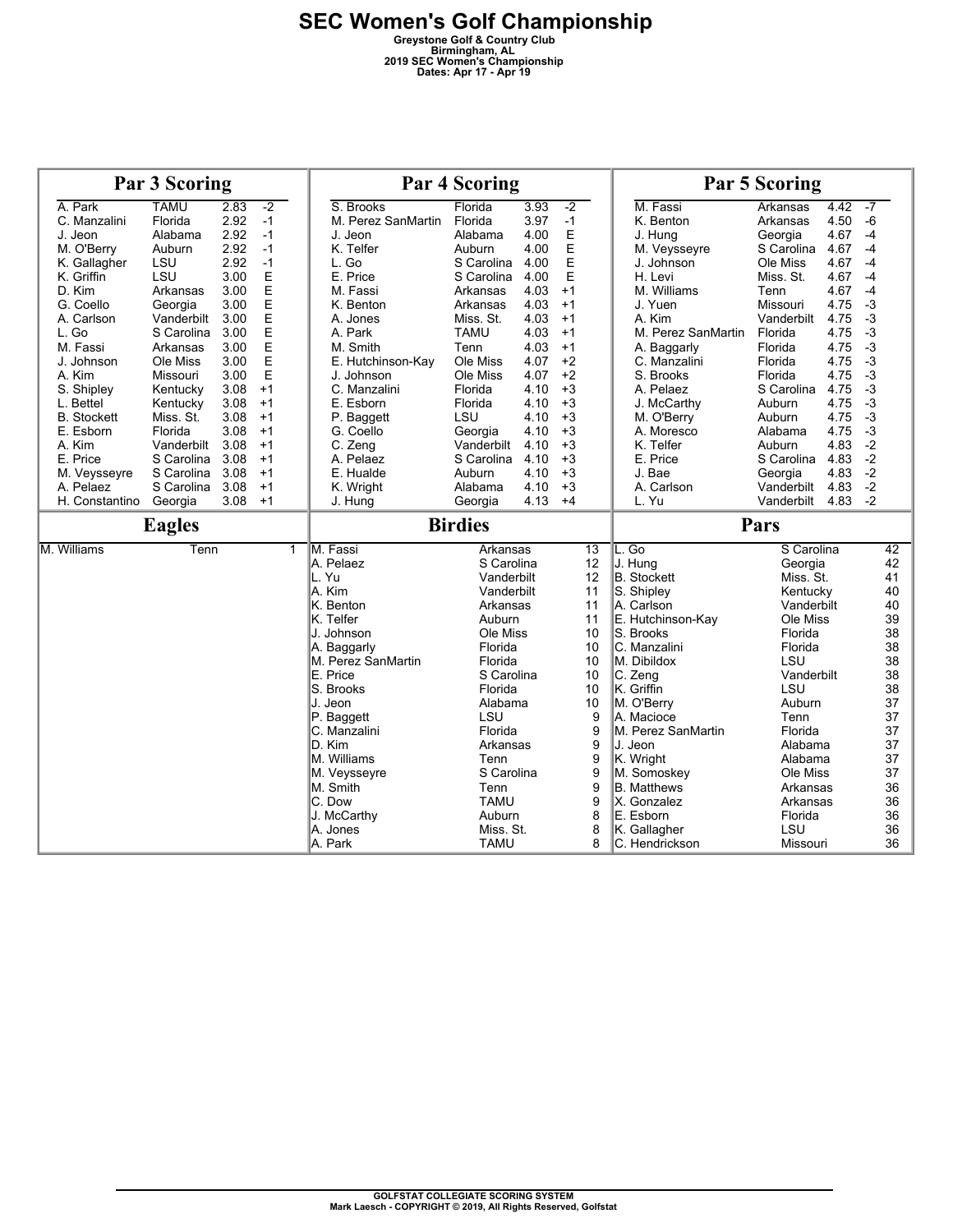## **SEC Women's Golf Championship**<br> *Greystone Golf &* Country Club<br>
<sup>2019 SEC Women's Championship<br>
Dates: Apr 17 - Apr 19</sup>

|              | <b>Average score per round</b>                |                                      |    |  |  |  |  |  |  |  |
|--------------|-----------------------------------------------|--------------------------------------|----|--|--|--|--|--|--|--|
| Round        | <b>Course</b>                                 | <b>Average Score Complete Rounds</b> |    |  |  |  |  |  |  |  |
| 1            | 2019 SEC Women's Championship                 | 74.69                                | 70 |  |  |  |  |  |  |  |
| $\mathbf{2}$ | 2019 SEC Women's Championship                 | 74 04                                | 70 |  |  |  |  |  |  |  |
| 3            | 2019 SEC Women's Championship                 | 76.26                                | 70 |  |  |  |  |  |  |  |
|              |                                               |                                      |    |  |  |  |  |  |  |  |
|              | <b>Total Average Scores</b>                   |                                      |    |  |  |  |  |  |  |  |
|              | 2019 SEC Women's Championship<br>210<br>75.00 |                                      |    |  |  |  |  |  |  |  |
|              |                                               |                                      |    |  |  |  |  |  |  |  |

| <b>Greystone Golf &amp; Country Club: 2019 SEC Women's Championship</b> |  |  |
|-------------------------------------------------------------------------|--|--|
|                                                                         |  |  |

|                | Round 3 |       |                 |       |                |     |                |                 |                |  |  |  |
|----------------|---------|-------|-----------------|-------|----------------|-----|----------------|-----------------|----------------|--|--|--|
| hole           | par     | yards | double<br>eagle | eagle | birdie         | par | bogey          | double<br>bogey | other          |  |  |  |
| 1              | 4       | 380   |                 |       |                | 38  | 24             | 7               | $\mathbf{1}$   |  |  |  |
| $\overline{2}$ | 3       | 150   |                 |       | 11             | 40  | 10             | 8               | 1              |  |  |  |
| 3              | 5       | 484   |                 |       | 11             | 49  | 5              | 5               |                |  |  |  |
| 4              | 4       | 395   |                 |       | 1              | 45  | 23             | 1               |                |  |  |  |
| 5              | 4       | 361   |                 |       | $\overline{7}$ | 46  | 12             | $\overline{c}$  | 3              |  |  |  |
| 6              | 5       | 482   |                 |       | 10             | 51  | 6              | 3               |                |  |  |  |
| 7              | 4       | 317   |                 |       | 12             | 48  | 10             |                 |                |  |  |  |
| 8              | 3       | 158   |                 |       | 6              | 46  | 17             | 1               |                |  |  |  |
| 9              | 4       | 362   |                 |       | 10             | 45  | 14             | 1               |                |  |  |  |
| 10             | 4       | 373   |                 |       | $\overline{2}$ | 47  | 18             | 3               |                |  |  |  |
| 11             | 5       | 519   |                 |       | 12             | 49  | $\overline{7}$ | $\overline{2}$  |                |  |  |  |
| 12             | 4       | 383   |                 |       | 3              | 37  | 26             | 3               | 1              |  |  |  |
| 13             | 3       | 168   |                 |       | 4              | 37  | 24             | 4               | 1              |  |  |  |
| 14             | 4       | 397   |                 |       | 4              | 37  | 22             | 5               | $\overline{c}$ |  |  |  |
| 15             | 4       | 381   |                 |       | 4              | 34  | 28             | 4               |                |  |  |  |
| 16             | 4       | 337   |                 |       | 9              | 51  | 10             |                 |                |  |  |  |
| 17             | 3       | 168   |                 |       | 3              | 55  | 11             | 1               |                |  |  |  |
| 18             | 5       | 459   |                 |       | 9              | 47  | 9              | 5               |                |  |  |  |

|                         | Round <sub>3</sub>      |       |                            |  |  |  |  |  |  |  |
|-------------------------|-------------------------|-------|----------------------------|--|--|--|--|--|--|--|
| hole                    | par                     | yards | average<br>relative to par |  |  |  |  |  |  |  |
| 1                       | 4                       | 380   | $+0.59$                    |  |  |  |  |  |  |  |
| 14                      | 4                       | 397   | $+0.49$                    |  |  |  |  |  |  |  |
| 15                      | $\overline{\mathbf{4}}$ | 381   | $+0.46$                    |  |  |  |  |  |  |  |
| 12                      | $\overline{\mathbf{4}}$ | 383   | $+0.46$                    |  |  |  |  |  |  |  |
| 13                      | 3                       | 168   | $+0.44$                    |  |  |  |  |  |  |  |
| $\overline{\mathbf{4}}$ | 4                       | 395   | $+0.34$                    |  |  |  |  |  |  |  |
| 10                      | 4                       | 373   | $+0.31$                    |  |  |  |  |  |  |  |
| 5                       | 4                       | 361   | $+0.30$                    |  |  |  |  |  |  |  |
| $\overline{2}$          | 3                       | 150   | $+0.26$                    |  |  |  |  |  |  |  |
| 8                       | 3                       | 158   | $+0.19$                    |  |  |  |  |  |  |  |
| 18                      | 5                       | 459   | $+0.14$                    |  |  |  |  |  |  |  |
| 17                      | 3                       | 168   | $+0.14$                    |  |  |  |  |  |  |  |
| 9                       | 4                       | 362   | $+0.09$                    |  |  |  |  |  |  |  |
| 3                       | 5                       | 484   | $+0.06$                    |  |  |  |  |  |  |  |
| 6                       | 5                       | 482   | $+0.03$                    |  |  |  |  |  |  |  |
| 16                      | 4                       | 337   | $+0.01$                    |  |  |  |  |  |  |  |
| 11                      | 5                       | 519   | $-0.01$                    |  |  |  |  |  |  |  |
| $\overline{7}$          | 4                       | 317   | $-0.03$                    |  |  |  |  |  |  |  |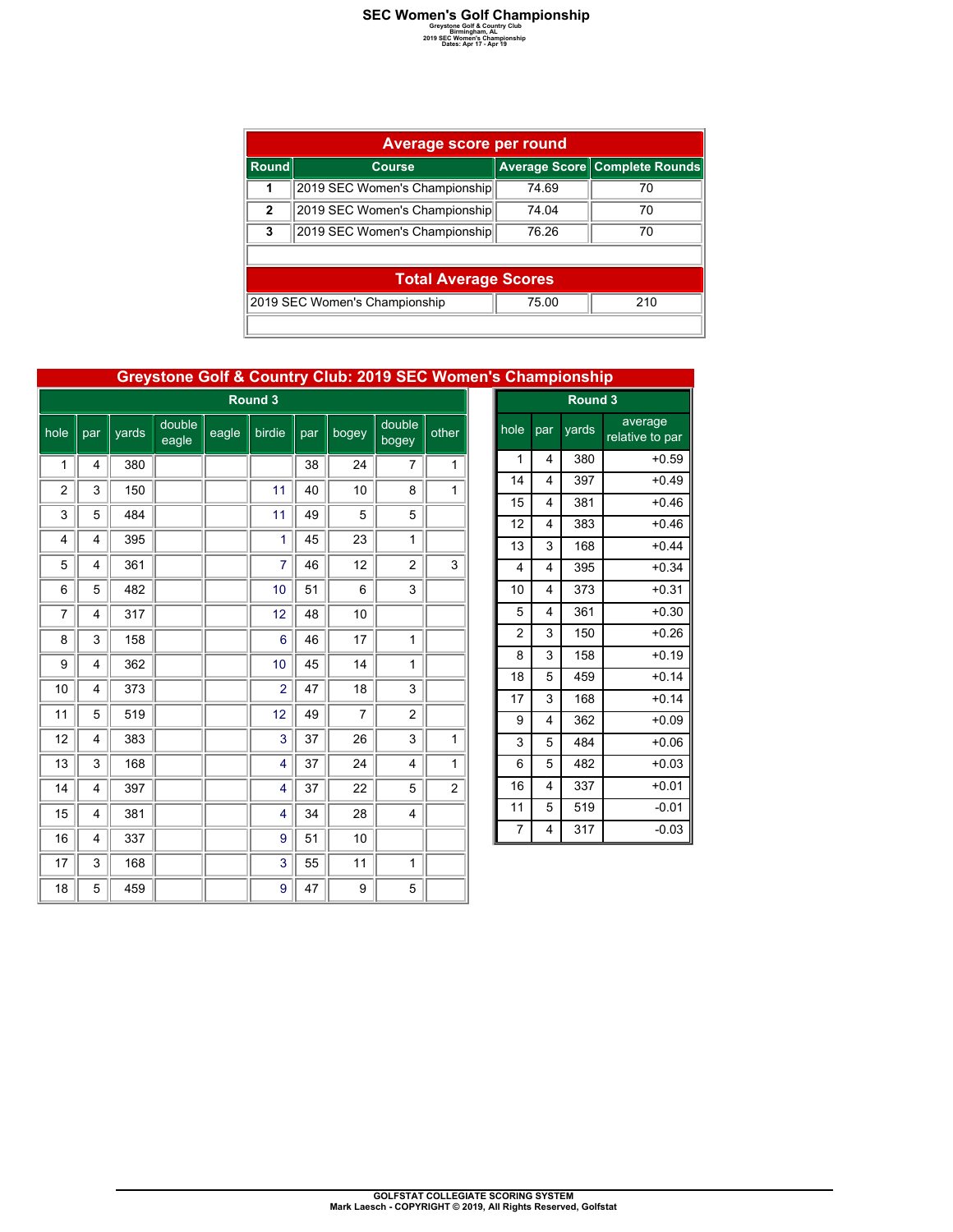## **SEC Women's Golf Championship**<br> *Greystone Golf &* Country Club<br>
<sup>2019 SEC Women's Championship<br>
Dates: Apr 17 - Apr 19</sup>

|                |     | Round 1 |                            |                |                | Round 2 |                            |                         |     | Round 3 |                            |
|----------------|-----|---------|----------------------------|----------------|----------------|---------|----------------------------|-------------------------|-----|---------|----------------------------|
| hole           | par | vards   | average<br>relative to par | hole           | par            | vards   | average<br>relative to par | hole                    | par | vards   | average<br>relative to par |
| 12             | 4   | 383     | $+0.40$                    | 12             | 4              | 383     | $+0.54$                    | 1                       | 4   | 380     | $+0.59$                    |
| 15             | 4   | 381     | $+0.40$                    | 15             | $\overline{4}$ | 381     | $+0.44$                    | 14                      | 4   | 397     | $+0.49$                    |
| $\overline{2}$ | 3   | 150     | $+0.39$                    | 13             | 3              | 168     | $+0.33$                    | 15                      | 4   | 381     | $+0.46$                    |
| 1              | 4   | 380     | $+0.30$                    | $\overline{2}$ | 3              | 150     | $+0.33$                    | 12                      | 4   | 383     | $+0.46$                    |
| 8              | 3   | 158     | $+0.26$                    | 8              | 3              | 158     | $+0.26$                    | 13                      | 3   | 168     | $+0.44$                    |
| 17             | 3   | 168     | $+0.23$                    | 9              | 4              | 362     | $+0.23$                    | $\overline{\mathbf{4}}$ | 4   | 395     | $+0.34$                    |
| 10             | 4   | 373     | $+0.23$                    | 4              | $\overline{4}$ | 395     | $+0.16$                    | 10                      | 4   | 373     | $+0.31$                    |
| 14             | 4   | 397     | $+0.21$                    | 16             | 4              | 337     | $+0.14$                    | 5                       | 4   | 361     | $+0.30$                    |
| 9              | 4   | 362     | $+0.19$                    | 14             | 4              | 397     | $+0.13$                    | $\overline{c}$          | 3   | 150     | $+0.26$                    |
| 4              | 4   | 395     | $+0.16$                    | 17             | 3              | 168     | $+0.11$                    | 8                       | 3   | 158     | $+0.19$                    |
| 13             | 3   | 168     | $+0.09$                    | 10             | 4              | 373     | $+0.06$                    | 18                      | 5   | 459     | $+0.14$                    |
| 11             | 5   | 519     | $+0.06$                    | 6              | 5              | 482     | $+0.03$                    | 17                      | 3   | 168     | $+0.14$                    |
| 16             | 4   | 337     | $+0.01$                    | 5              | 4              | 361     | $+0.01$                    | 9                       | 4   | 362     | $+0.09$                    |
| 5              | 4   | 361     | $+0.01$                    | 1              | 4              | 380     | $+0.00$                    | 3                       | 5   | 484     | $+0.06$                    |
| 7              | 4   | 317     | $+0.01$                    | 18             | 5              | 459     | $-0.16$                    | 6                       | 5   | 482     | $+0.03$                    |
| 18             | 5   | 459     | $-0.03$                    | $\overline{7}$ | 4              | 317     | $-0.17$                    | 16                      | 4   | 337     | $+0.01$                    |
| 6              | 5   | 482     | $-0.06$                    | 3              | 5              | 484     | $-0.19$                    | 11                      | 5   | 519     | $-0.01$                    |
| 3              | 5   | 484     | $-0.17$                    | 11             | 5              | 519     | $-0.21$                    | 7                       | 4   | 317     | $-0.03$                    |